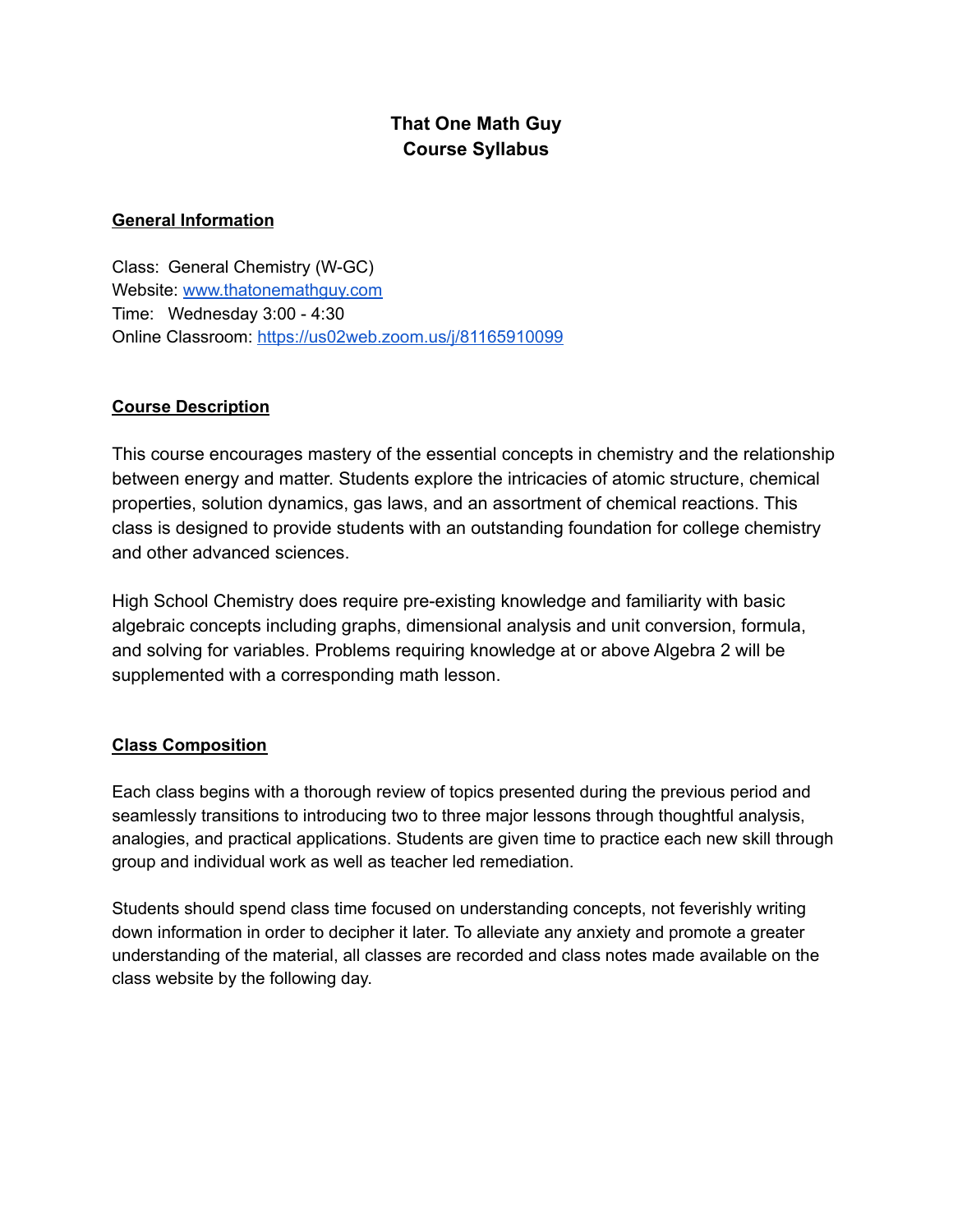### **Homework**

Homework is an unfortunate, yet necessary evil. With such limited class time, students are given both paper-based and interactive online assignments to complete each week. These assignments are designed to review essential content learned earlier in the week and prepare students for eventual quizzes and tests. Students should initially focus on paper-based assignments, which are available to print on the class page, in order to practice basic skills before moving to the online homework on [www.classmarker.com](http://www.classmarker.com). Ideally, students should attempt to set aside time for math each day.

Online assignments are fully automated and interactive, providing instant results and remediation for students. Completion of online homework also results in an additional point on the accompanying quiz. To further encourage students, quiz questions, while random, are often taken directly from the homework problem set.

## **Quizzes**

Weekly quizzes are relatively short (5-10 questions) and designed to promote student ownership and accountability. All quizzes are taken online and outside of class time. Students will be given the opportunity to earn up to 6 points on each quiz (including 1 additional point from interactive homework), though each quiz is actually out of only 4.8 points. This means a perfect score yields students 6/4.8 points or 125%. Therefore, each quiz offers students the ability to earn extra credit through consistent work and preparation. **Students will have up to two weeks to complete the quiz once it opens.**

# **Testing**

Tests are proctored at home under parental supervision in order to conserve class time. Students are permitted unlimited time provided the test is completed during one sitting (unless otherwise specified). Tests are due two weeks from the date of the assignment and are available either through email or on the parent class page.

Please allow approximately one week for grading.

Students are held to a strict honor code and are not permitted to discuss test content. Discussing the test, providing answers, or using unsanctioned resources may result in a zero.

Parents, please understand your level of involvement can artificially inflate test scores. As homeschool parents, you have final authority over grades. I hope that you will work with me to ensure students' grades are a true reflection of their individual knowledge and effort.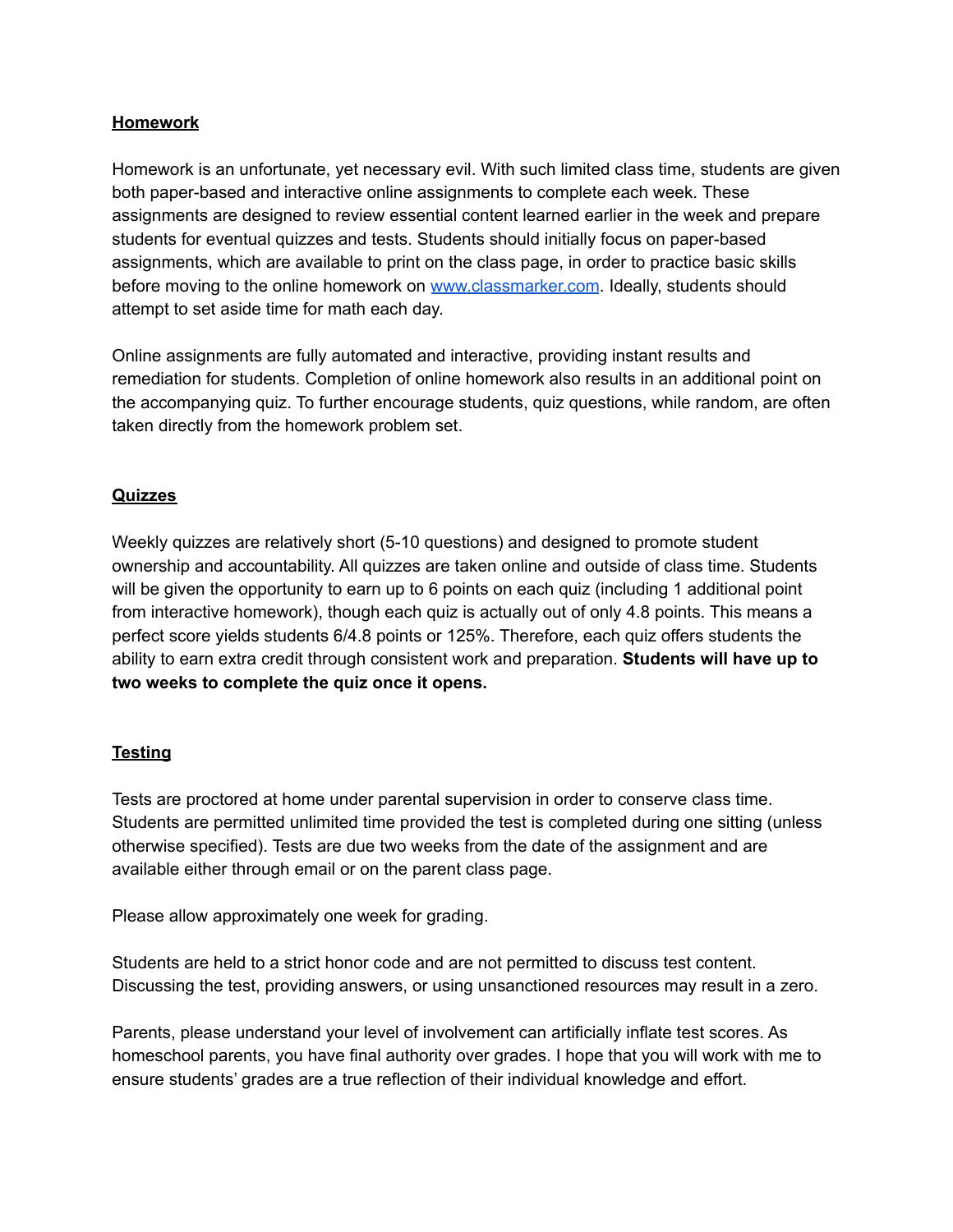Depending on course content, students will have a test every 2 to 4 weeks for a total of 4 to 7 tests a semester. Please see the class web page for a complete list of week-to-week content and test weeks.

## **Grading**

Student grades are essentially based on the following formula:

| Tests & Projects              | 60% |
|-------------------------------|-----|
| <b>Quizzes &amp; Homework</b> | 40% |

Our course follows a basic 10 point scale:

| $90 - 100$ |   | А |
|------------|---|---|
| $80 - 89$  | = | B |
| 70 - 79    | = | C |
| 60 - 69    | Ξ | D |
| 59 - below | = | F |

Parents are able to view student's grades and progress through [www.schoology.com.](http://www.schoology.com) Information regarding access is available on the class page.

#### **Absences**

One of the many wonderful aspects of homeschool education is the inherent flexibility in creating your own schedule. Absences are bound to occur, either through illness or extracurricular activity. Please refer to the website for any recordings, missed assignments, and class notes.

All work missed due to activity or illness may be excused upon parents' request.